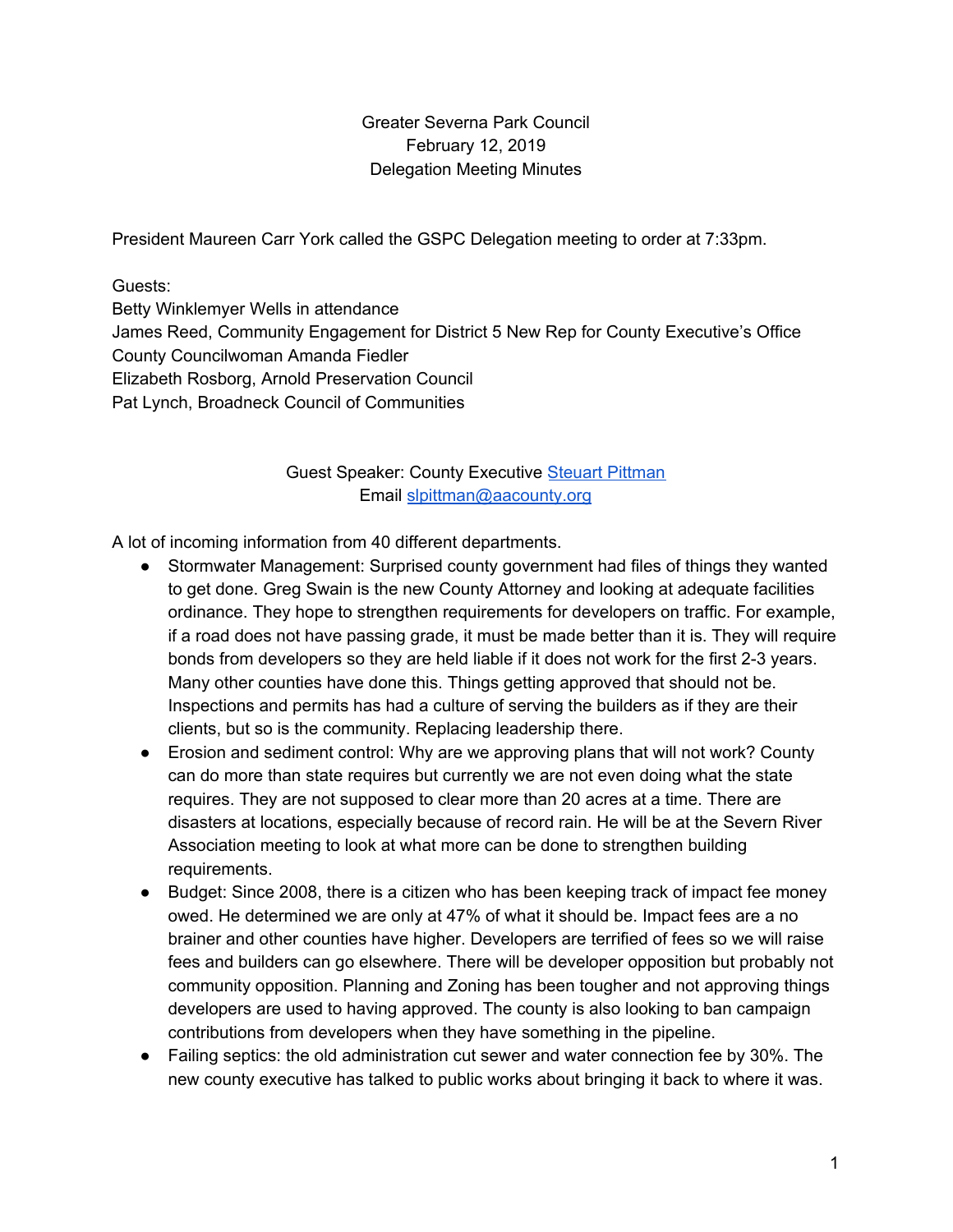- GDP: working on 2009 plan. Has small area plan for Severna Park. Before 2009, they did not mandate small area planning. He is looking at where the small area plans fit and timeline for GDP. GDP done by 2009. State has told county extensions can be given. Do some sort of visioning process and updating small area plan like Mayo. Broadneck has updated theirs. Trying to get someone from each small area and others representing sectors. Looking to have a lot of community input.
- Former Councilman Chris Trumbauer is overseeing policy and communications in the county executive's office. There are parts of the county that should be done developing, but that does not mean the end of revenue and building. Some development is fiscally good. Currently in negotiations with contractor Smart Growth America that can analyze what projects have paid off and what dug us into a hole. Something good needs to happen to vacant spaces like a half empty malls where crime occurs. Putting smart growth by transportation and areas by racetrack in Laurel. Where does the county *want* to see development?
- Climate, resiliency, and sea level rising: Met with Mayor's office with assessment of Annapolis. Making sure that when floods happen, the building can bounce back.
- Creating a Land Use Officer to work with different agencies on land use.
- Transition teams in every area just submitted first drafts of what they are doing.
- James Reed is the new Community Engagement Constituent Services for our area.
- Budget: School board will vote on February 20. County Executive Budget Town Hall will take place at SPHS on **March 26 at 6pm**.

#### Q&A:

Dustin Ferris, Cool Pond: High school construction neglected an old pipe near baseball field and changed Cool Pond. Lots of sedimentation has caused a foot or more in pond. Need to get sediment out of the pond and never been remediated. Need to do something to pond and should not be on neighborhood since result of county construction. Used to fish in pond but not able anymore. Company has hydraulic dredge and could be done in a few days. Been working on this for 3 years.

Pat Lynch, Broadneck Council of Communities: Traffic studies have been given to developers who were working on a project and took control of the study, owned by developer. They have never been to an appeal and Ken has been refused. "Traffic Concepts" is company hired by every developer and have been banned by City of Annapolis. Monthly meeting with IMP but Pat was only person outside of development community outside of meeting. Developers talked about all the errors they made. What will they do for the homeowners? They said nothing and laughed. County and state laws need to tighten up because developers will only do the bare minimum.

Pat Rogers, President of East Earleigh Heights: She lives behind Harris Teeter. They had no remedy or proposals for the impact such a development would incur. 17 acres developed? Allowed the shopping area to be built right up by houses. Another development has already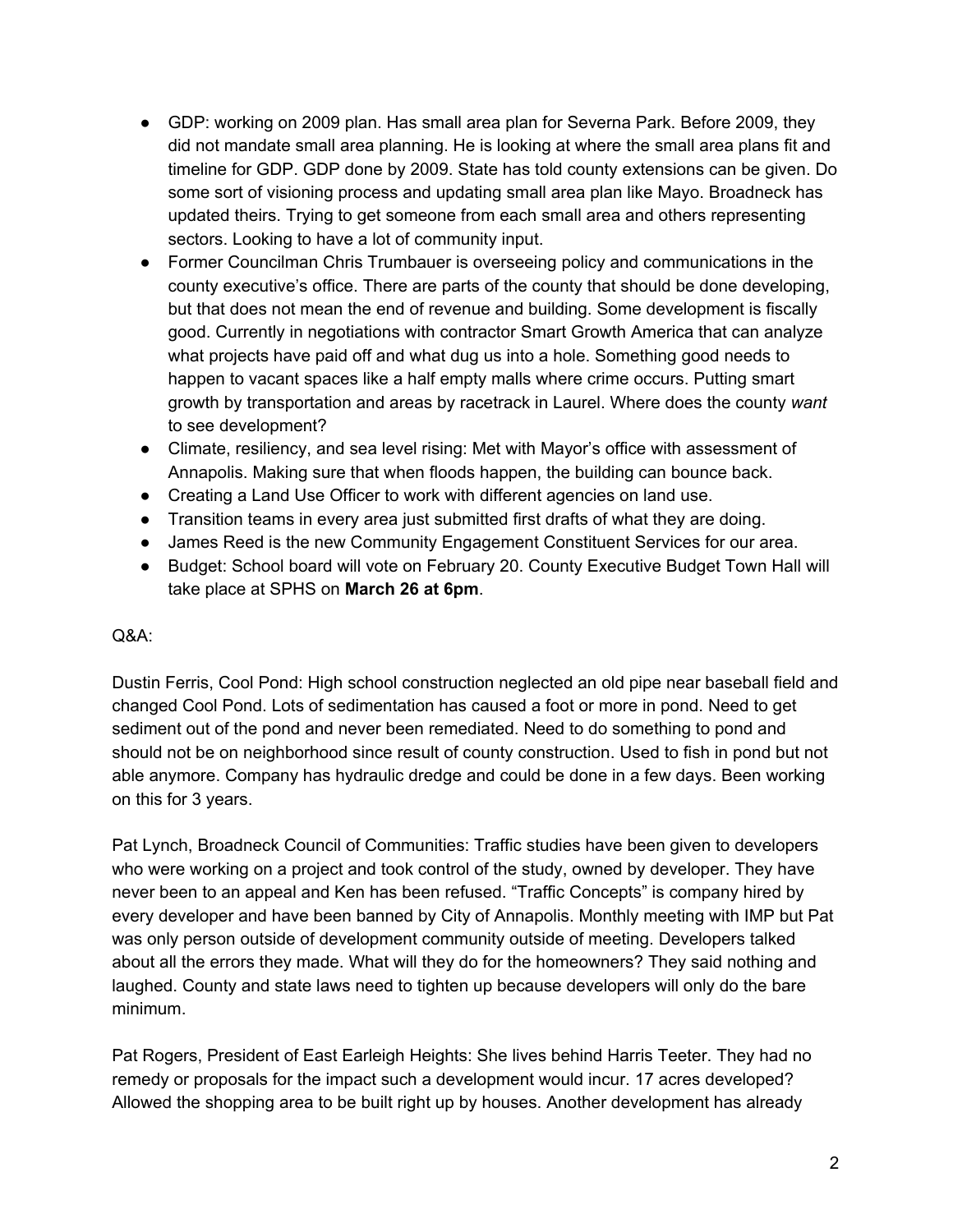been proposed for assisted living. There is too much bait and switch. They want a barrier to protect their community from all the noise.

Maureen Carr York, GSPC President: historic neighborhoods are being encroached upon. Things promised like sidewalks have never materialized. There is a need for follow-up. Answer: If commitments were made they need to comply. He has told the office of law that they will be ramping up.

Linda Curry, Airport Noise Roundtable: Airplane noise in AA County is very bad as a result of changes to flight paths. Health issues and property values are suffering.

Answer: Senator Reilly has introduced a bill to get a study. Everyone around the country is dealing with issues. Congressman Anthony Brown was just put onto the transportation committee. Make sure to get in touch with his staff.

Linda: compromised with Howard county but not AA County. Proposal left Aa County out. Answer: need to have legal handles and leverage to force the issue. They will not even meet anymore and have stopped conversations.

Linda: Legislators could do more but do not know about it. Howard county does much more than AA county.

Answer: Southwest wants 5 more gates. The only leverage would be to hold up construction. Already zoned for an airport.

Royers: Marsh Landing: Nobody in permits group had a copy, only developer. Before Board of Appeals on May 23. Developer is appealing them getting a hearing. County did not notify GSPC, MRA, or Berrywood. How will anyone know the county approved the plan? Cattail Caucus formed and went to P&Z. Did not say which ones were open and pending. Also concerned about about Enclave. 7 of 10 agencies denied it, but it happened with Marsh Landing.

Elizabeth Rosberg, Arnold Preservation Council: want this changed in the county code. Overlooking proposed sketch plans. Why can't we be added to the distribution plan when requesting information? Have to pay for sketch plans. Why can't they be put into drop box? Comment letters in 30 days but they could have been in for 15 days.

Answer: Send us something and we will take it straight to the office of law and see if they can get something done.

Elizabeth: COMAR

Answer: want to communicate with GAN and need their support during bills

Elizabeth: Would like to be added to distribution lists on interested developments when new sketch plans come in.

Answer: contact Phil Hager's office.

Ann Mitchell: Notification signs are too small. Answer: Community organizations should be notified.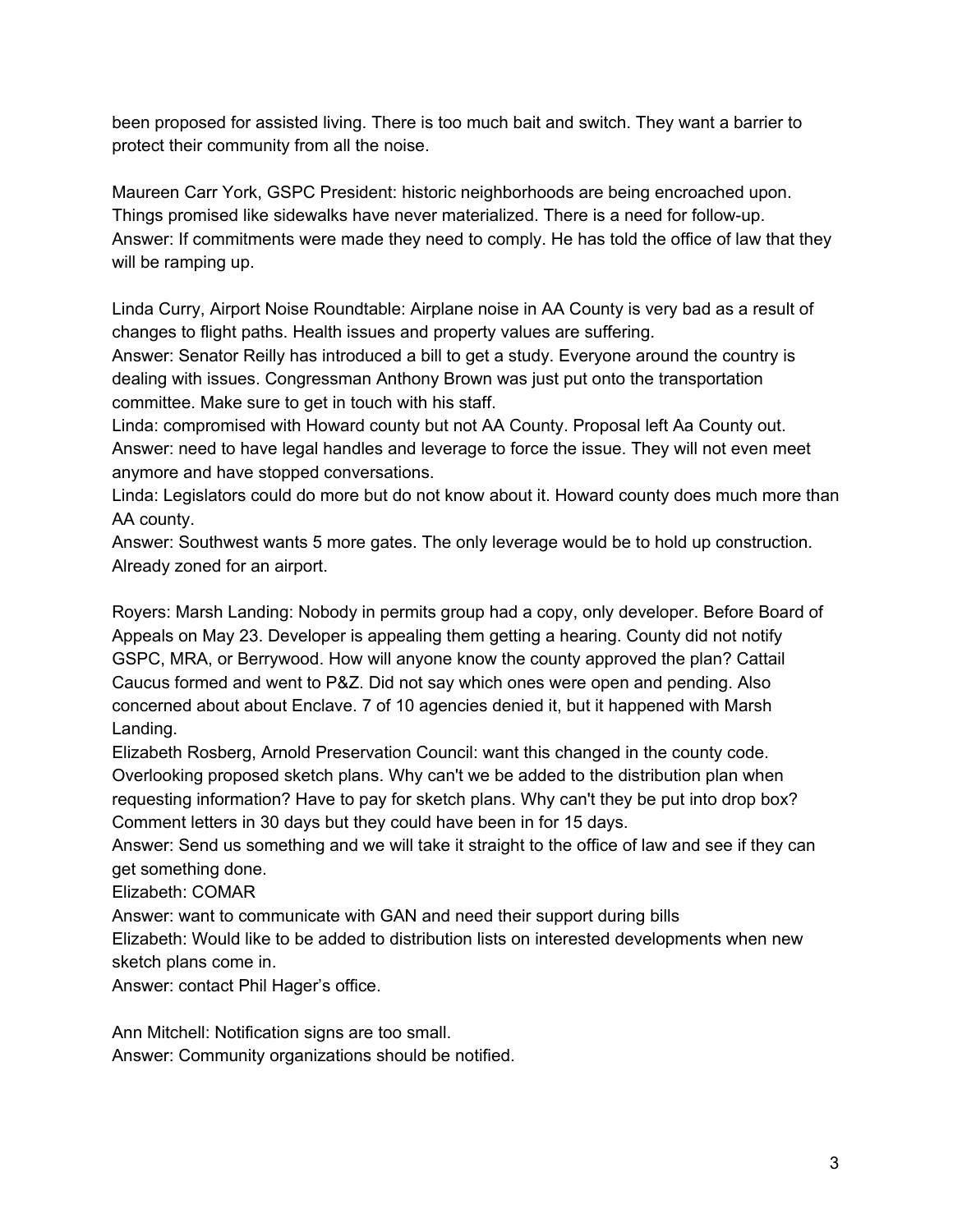Transition committee is working on having a system about development and planning departments maps are too difficult. Cannot cut and paste number from pdf which makes it too hard to find. The new Automated system will make is easier for developers to apply and easier for citizens to access but the project will take 3 years. Training sessions for communities.

#### Committee Reports

Secretary's Report (Holly Slack)

Motion to approve January Delegation meeting minutes made by Mary Vogelsang of Light Street Avenue and seconded by GSPC Director Amy Leahy. **Motion adopted.**

Treasurer's Report (Steve Poland) Checking account balance is \$4,495.36.

Membership Report (Steve Poland)

54 communities in good standing. Dues notices have gone out.

Planning/Zoning/Legislation (Art Timmons and Amy Leahy)

- Maryland State Highway Administration will be rescheduled for March 12. Among other topics will be long terms plans to widen MD Rt 2 and the Crofton portion of MD Rt 3. Bill 101-18 concerning this was amended on January 22, 2019.
- Board of Appeals Hearing on Marsh Landing will be Thursday, May 23, 6:00 to 9:00 PM, room 160 at Arundel Center. This is the result of a plan that was supposedly approved in June of 2018, but was not made public until November 2018. The lack of the required notification prevented an appeal within 30 days of the approval. It has now been brought to the Board of Appeals
- 132 Overlea Rd, Severna Park Administrative Hearing, Jan 15. A Sabrina Park home on a triangular remnant of an old plat with existing storm water ditches running within two sides of the three sided lot. Both a corner of the house and the corner of the driveway are within 4 feet of the centerline of the existing ditch which will not be changed. This project is an excellent example of why GSPC must continue its work.
- Sabrina Park, Phase 3 The final Sketch Plan Phase for this project was approved on Thursday, January 17, 2019, subject to pages of comments which must occur before the next step in development can occur. The approved plan permits 18 new lots along the planned Gough Court. That is down from the original 28 lots.
- 61 East Joyce Lane Modifications pending, 11/27/2018. SPECIMEN TREES; REFORESTATION FEE IN LIEU; DPW DESIGN MANUAL; CONSERVATION THRESHOLD; STEEP SLOPES/BUFFERS.
- The letter of Request and Justifications for Modifications for this 29 lot sketch plan is 34 pages long. Any plan that needs that much explanation as to why it should be built in conflict with the County Code needs to be reviewed very carefully. Arnold Preservation Council.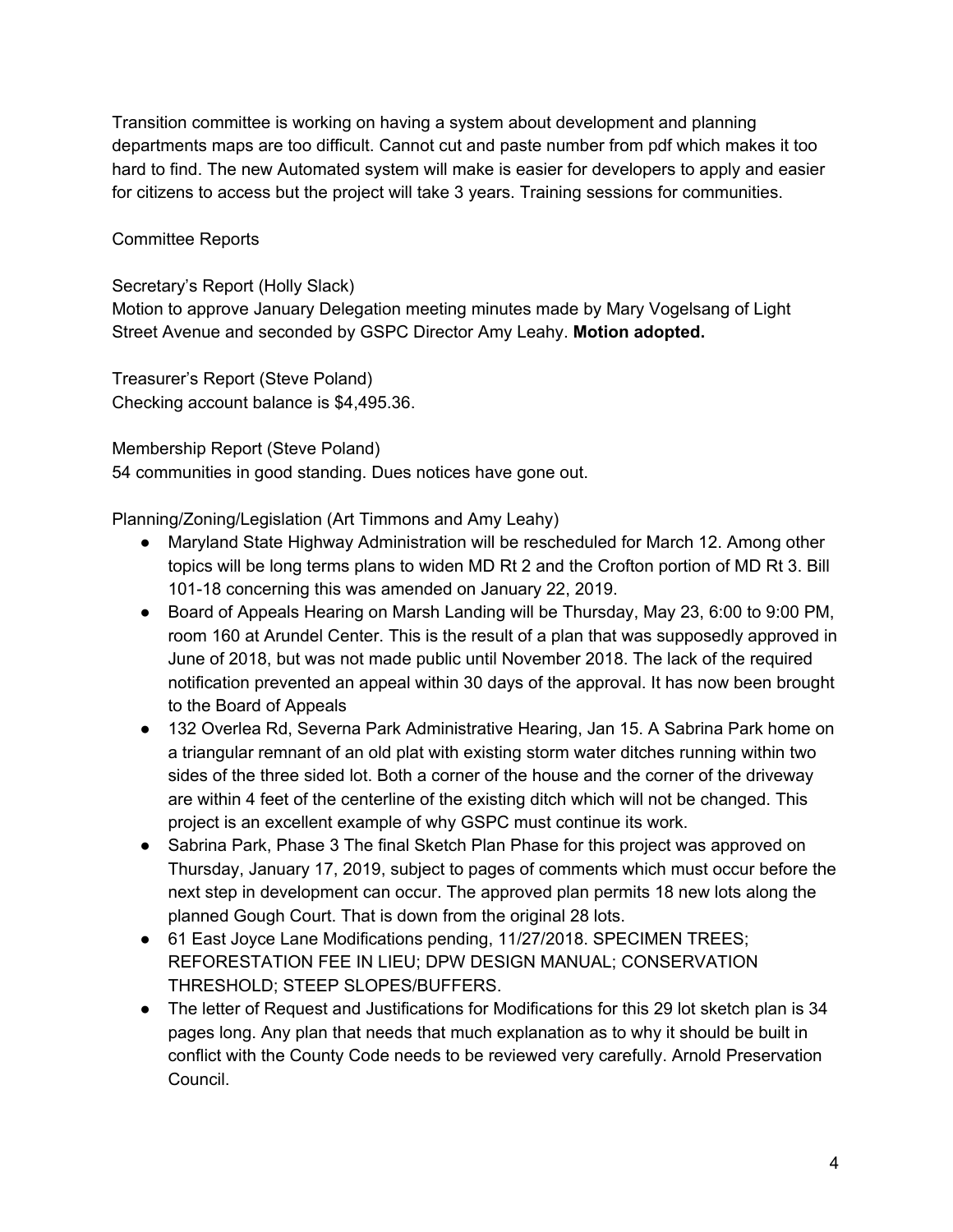- Badro Property Rezoning has been appealed to the Circuit Court. The Shipley's Choice Homeowners Association is leading the opposition to this appeal using Karen Zavakos, a SCHOA resident and lawyer as their appeal opposition leader.
- West Benfield may be closed for the rest of 2019. It is a muddy mess. The sign is difficult to see.

Education Committee (Brad Myers and Holly Slack)

- Presentation and Q&A with Officer Schwartz on Feb. 21 at 7pm about online safety.
- Escalation from One Love on Sunday, Feb. 24 6pm at Woods Church about healthy relationships – and is for both boys and girls. There's also a student and parent component.
- The Severna Park Elementary Cluster CAC Representative to the Board of Education will be open and posted in June. View the application [here.](https://www.aacps.org/cms/lib/MD02215556/Centricity/Domain/203/CAC%20Application-user.pdf)

### Police/Community Relations (Doug Nichols)

- The AACPD reported that there have been 51 stolen vehicles (including dirt bikes and bobcats) to date for 2019. The same time last year, there were 71. The PD is watching for trends in crime. One month's data is not enough to call this reduction in stolen vehicles over the same time in 2018 a trend. Additionally, the AACPD reported that currently there are 699 officers staffed out of the 755 positions approved for hiring. The current police academy has 29 future police officers. The new AACPD Police Academy should be open come May 2019, and the next class should start with 50 trainees, an increase to the "old" academy's capacity.
- The next AACPD Eastern District's Police Community Relations Council meeting is set for 20 February 2019 at the Eastern District Headquarters, Pasadena Road, Pasadena, MD, starting at 7:30PM.

Environmental Committee (Lisa Bender)

Next SRA meeting will be Feb 19 at Union Jacks.

Watershed Academy (watershed stewards academy) Feb 23 at northeast high school,

Public Works (Erin O'Neill)

Water tables are higher than ever and overflowing springs which is why B&A has so much water.

## ASPIRE Report (Amy Leahy)

ASPIRE Awards: looking for leadership award nominations recognizing leaders in our community. Nominees are due by the beginning of March.

## Airport Noise Committee (Linda Curry)

At the meeting in January, the response from the Roundtable to the FAA proposal was rewritten. The document no longer contains any mention of approval from the Roundtable for any of the proposed changes. In addition, language was added that stressed the need for